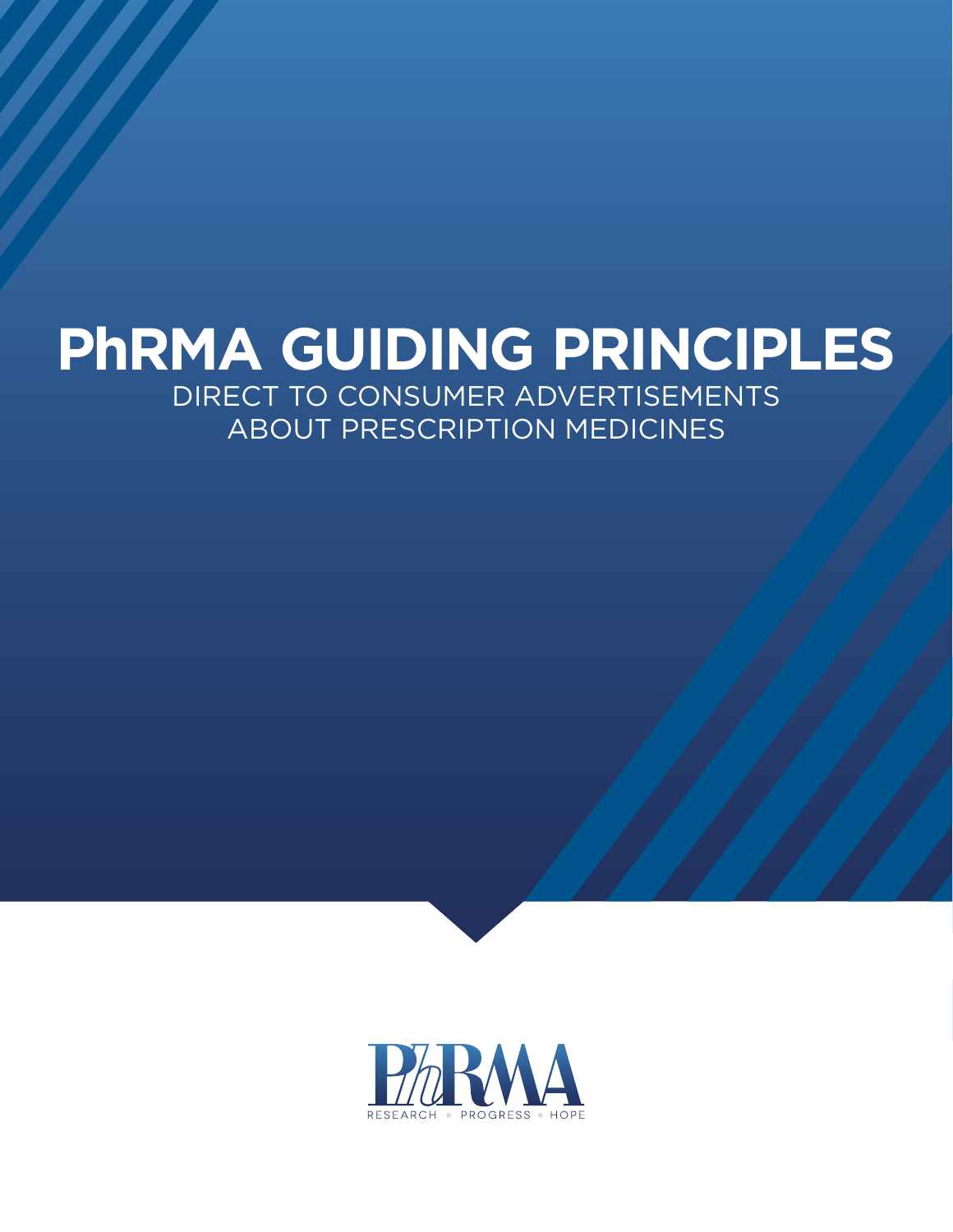# **PhRMA GUIDING PRINCIPLES** DIRECT TO CONSUMER ADVERTISEMENTS ABOUT PRESCRIPTION MEDICINES



#### **PREAMBLE**

Given the progress that continues to be made in society's battle against disease, patients are seeking more information about medical problems and potential treatments so they can better understand their health care options and communicate effectively with their physicians. An important benefit of direct to consumer (DTC) advertising is that it fosters an informed conversation about health, disease and treatments between patients and their health care practitioners.

A strong empirical record demonstrates that DTC communications about prescription medicines serve the public health by:

- Increasing awareness about diseases;
- Educating patients about treatment options;
- Motivating patients to contact their physicians and engage in a dialogue about health concerns;
- Increasing the likelihood that patients will receive appropriate care for conditions that are frequently under-diagnosed and under-treated; and
- Encouraging compliance with prescription drug treatment regimens.

The Pharmaceutical Research and Manufacturers of America (PhRMA), represents America's leading innovative biopharmaceutical research companies. As the companies responsible for developing new and innovative medicines, PhRMA members want patients and consumers to talk to their physicians about the medicines that may help them and to fully understand the known risks regarding these medicines. We know that DTC communications, particularly DTC television advertising, can be a powerful tool for reaching and educating millions of people, and we are committed to ensuring that our DTC communications provide accurate, accessible and useful health information to patients and consumers. DTC advertising of such important and innovative products as prescription drugs should be responsibly designed to achieve these goals and to encourage the appropriate use of these products.

# **PhRMA**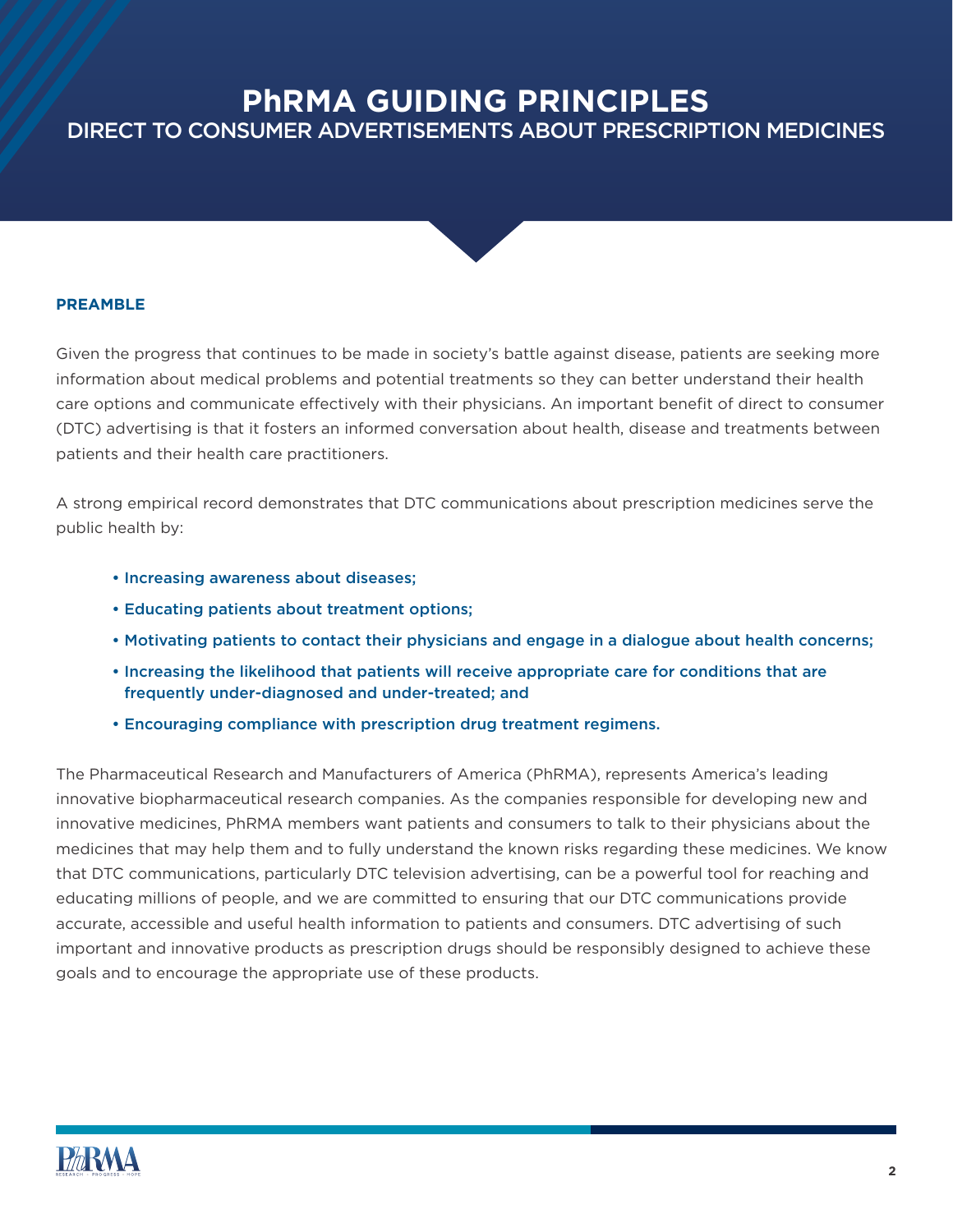First and foremost, we have a responsibility to ensure that our DTC communications comply with the regulations of the Food and Drug Administration (FDA). In general, the FDA requires all DTC information:

- To be accurate, truthful and not misleading;
- To make claims only when supported by appropriate evidence;
- To reflect balance between risks and benefits; and
- To be consistent with the FDA-approved labeling.

Innovative biopharmaceutical companies take their responsibilities to comply with FDA requirements seriously. Companies devote substantial time and effort, and often ask for input from FDA, to ensure that DTC communications are accurate, fairly balanced and meet all applicable legal requirements. PhRMA member companies will engage in a dialogue with FDA to maximize opportunities for FDA review of DTC advertising prior to release, consistent with these Principles and the Agency's priorities and resources.

Beyond meeting their legal obligations, companies strive to deliver messages that fundamentally serve to educate patients and consumers and encourage them to seek guidance from their health care professionals. PhRMA member companies recognize that patients and consumers could also benefit from greater transparency and education about access to medicines, including the potential costs and available company resources that may help patients with the cost of their medicine.

To express the commitment of PhRMA members to deliver DTC communications that serve as valuable contributors to public health, PhRMA has established the following voluntary *Guiding Principles*, which were revised in October 2018. This version of PhRMA's *Guiding Principles* will become effective April 15, 2019.

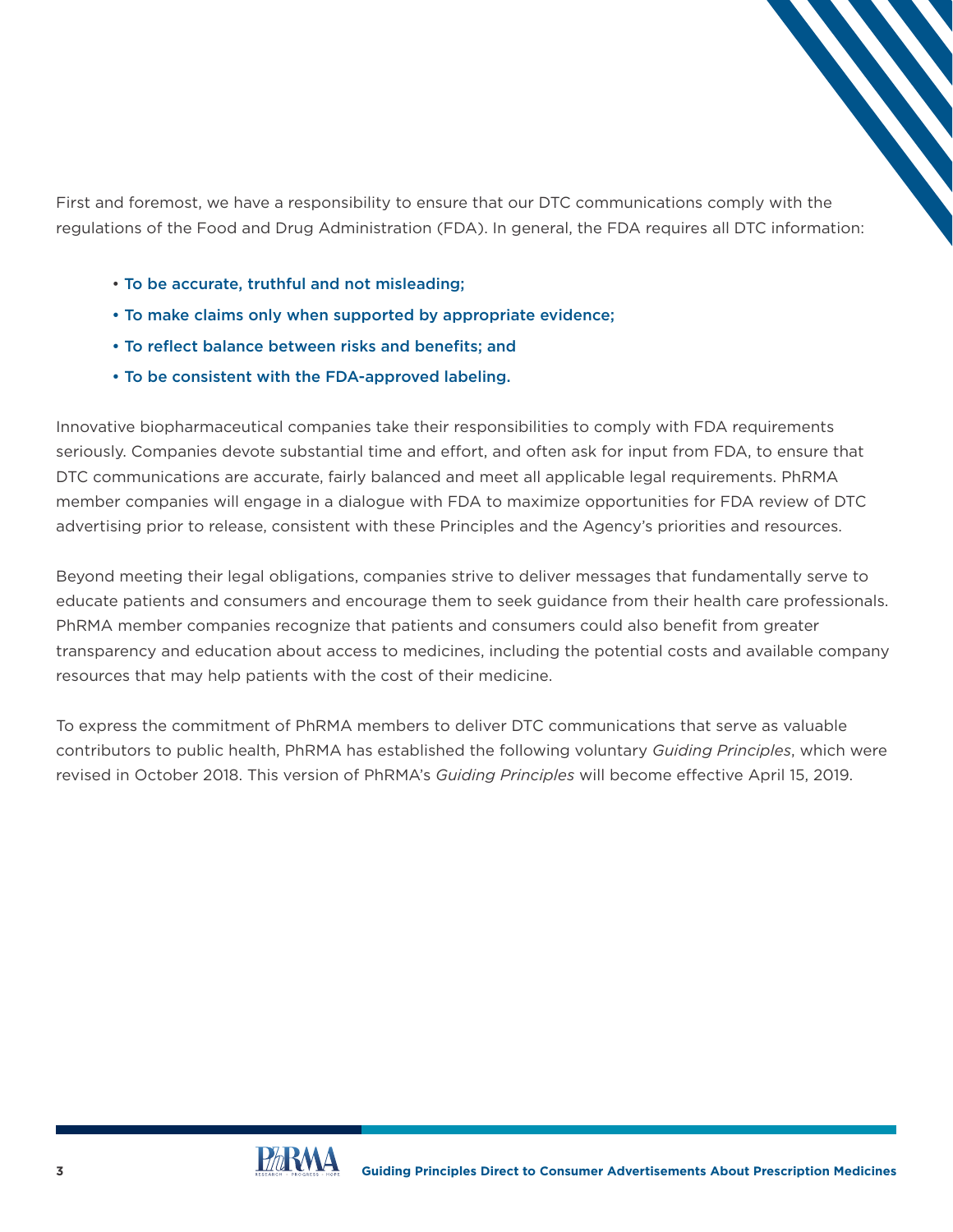#### **GUIDING PRINCIPLES**

- **1.** These Principles are premised on the recognition that DTC advertising of prescription medicines can benefit the public health by increasing awareness about diseases, educating patients about treatment options, motivating patients to contact their physicians and engage in a dialogue about health concerns, increasing the likelihood that patients will receive appropriate care for conditions that are frequently under-diagnosed and under-treated, and encouraging compliance with prescription drug treatment regimens.
- **2.** In accordance with FDA regulations, all DTC information should be accurate, truthful and not misleading, should make claims only when supported by appropriate evidence, should reflect balance between risks and benefits, and should be consistent with FDA approved labeling. Accordingly, companies should continue to base promotional claims on FDA approved labeling and not promote medicines for off-label uses, including in DTC advertisements.
- **3.** DTC television and print advertising which is designed to market a prescription drug should also be designed to responsibly educate the consumer about that medicine and, where appropriate, the condition for which it may be prescribed. During the development of new DTC television advertising campaigns, companies should seek and consider feedback from appropriate audiences, such as health care professionals and patients, to gauge the educational impact for patients and consumers.
- **4.** DTC television and print advertising of prescription drugs should clearly indicate that the medicine is a prescription drug to distinguish such advertising from other advertising for non-prescription products.
- **5.** DTC television and print advertising should foster responsible communications between patients and health care professionals to help patients achieve better health and a more complete appreciation of both the health benefits and the known risks associated with the medicine being advertised.
- **6.** In order to foster responsible communication between patients and health care professionals, companies should spend an appropriate amount of time to educate health professionals about a new medicine or a new therapeutic indication and to alert them to the upcoming advertising campaign before commencing the first DTC advertising campaign. In determining what constitutes an appropriate time, companies should take into account the relative importance of informing patients of the availability of a new medicine, the complexity of the risk-benefit profile of that new medicine and health care professionals' knowledge of the condition being treated. Companies are encouraged to consider individually setting

# **PhRMA**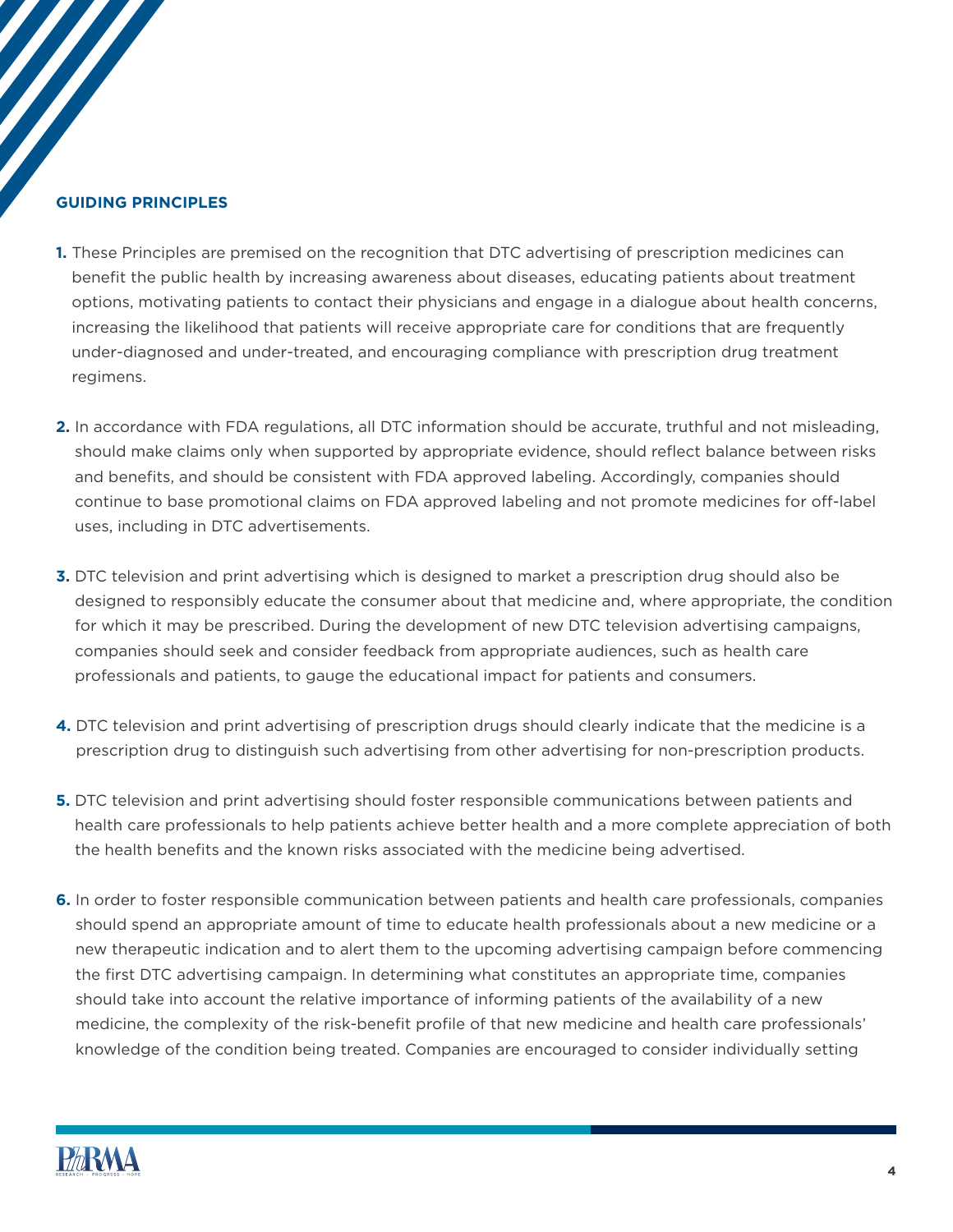specific periods of time, with or without exceptions, to educate health care professionals before launching a branded DTC television or print advertising campaign. Companies should continue to educate health care professionals as additional valid information about a new medicine is obtained from all reliable sources.

- **7.** Working with the FDA, companies should continue to responsibly alter or discontinue a DTC advertising campaign should new and reliable information indicate a serious previously unknown safety risk.
- **8.** Companies should submit all new DTC television advertisements to the FDA before releasing these advertisements for broadcast.
- **9.** DTC print advertisements for prescription medicines should include FDA's toll-free MedWatch telephone number and website for reporting potential adverse events. DTC television advertisements for prescription medicines should direct patients to a print advertisement containing FDA's toll-free MedWatch telephone number and website, and/or should provide the company's toll-free telephone number.
- **10.** Companies that choose to feature actors in the roles of health care professionals in a DTC television or print advertisement that identifies a particular product should acknowledge in the advertisement that actors are being used. Likewise, if actual health care professionals appear in such advertisements, the advertisement should include an acknowledgment if the health care professional is compensated for the appearance.
- **11.** Where a DTC television or print advertisement features a celebrity endorser, the endorsements should accurately reflect the opinions, findings, beliefs or experience of the endorser. Companies should maintain verification of the basis of any actual or implied endorsements made by the celebrity endorser in the DTC advertisement, including whether the endorser is or has been a user of the product if applicable.
- **12.** DTC television and print advertising should include information about the availability of other options such as diet and lifestyle changes where appropriate for the advertised condition.
- **13.** DTC television advertising that identifies a product by name should clearly state the health conditions for which the medicine is approved and the major risks associated with the medicine being advertised.

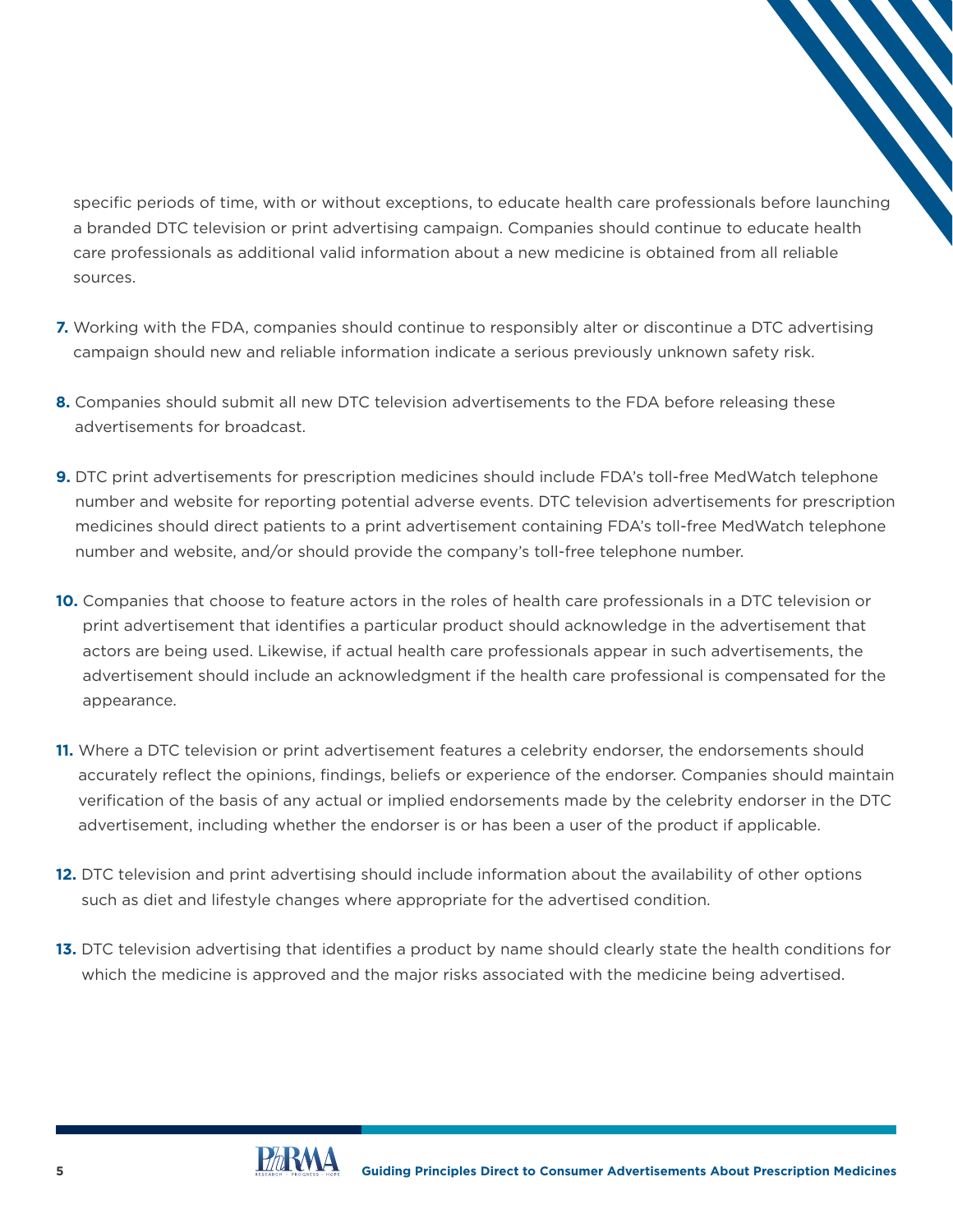- **14.** DTC television and print advertising should be designed to achieve a balanced presentation of both the benefits and the risks associated with the advertised prescription medicine. Specifically, risks and safety information, including the substance of relevant boxed warnings, should be presented with reasonably comparable prominence to the benefit information, in a clear, conspicuous and neutral manner, and without distraction from the content. In addition, DTC television advertisements should support responsible patient education by directing patients to health care professionals as well as to print advertisements and/or websites where additional benefit and risk information is available.
- **15.** All DTC advertising should respect the seriousness of the health conditions and the medicine being advertised.
- **16.** In terms of content and placement, DTC television and print advertisements should be targeted to avoid audiences that are not age appropriate for the messages involved. In particular, DTC television and print advertisements containing content that may be inappropriate for children should be placed in programs or publications that are reasonably expected to draw an audience of approximately 90 percent adults (18 years or older).
- **17.** Companies are encouraged to promote health and disease awareness as part of their DTC advertising.
- **18**. Companies should include information in all DTC advertising, where practical and appropriate, directing patients to company resources that may help them with the cost of their medicine.
- **19.** All DTC television advertising that identifies a prescription medicine by name should include direction as to where patients can find information about the cost of the medicine, such as a company-developed website, including the list price and average, estimated or typical patient out-of-pocket costs, or other context about the potential cost of the medicine.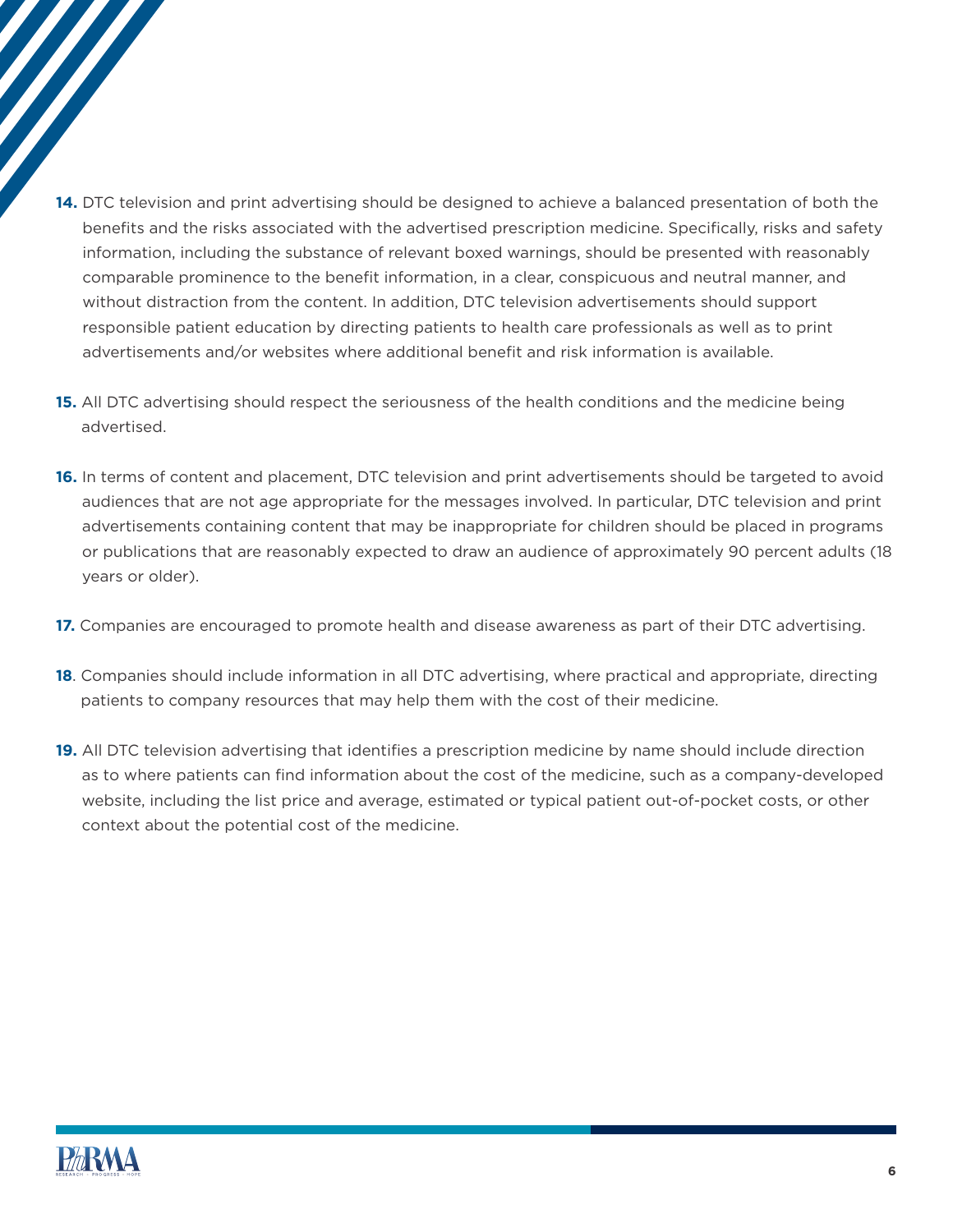#### **ADHERENCE TO THE GUIDING PRINCIPLES**

Companies that voluntarily and independently commit to abide by these revised *Guiding Principles* are committing to establish internal processes to foster compliance. Companies that do so will be identified on the PhRMA website as signatories, and will have the option to complete an annual submission to certify that the Company has put in place policies and procedures to foster compliance with the Principles. The annual certification must be signed by the company's Chief Executive Officer and Chief Compliance Officer. Any Company that completes the annual certification process will be identified on the PhRMA website at the appropriate time.

If any member of the general public or any health care professional contacts PhRMA regarding the compliance of any signatory company, those comments will be communicated to the Company in question.

PhRMA will provide directions on its website about how members of the general public or any healthcare professionals can submit comments. PhRMA will issue an annual report summarizing the nature of any comments received and will provide a copy of the report to the FDA.

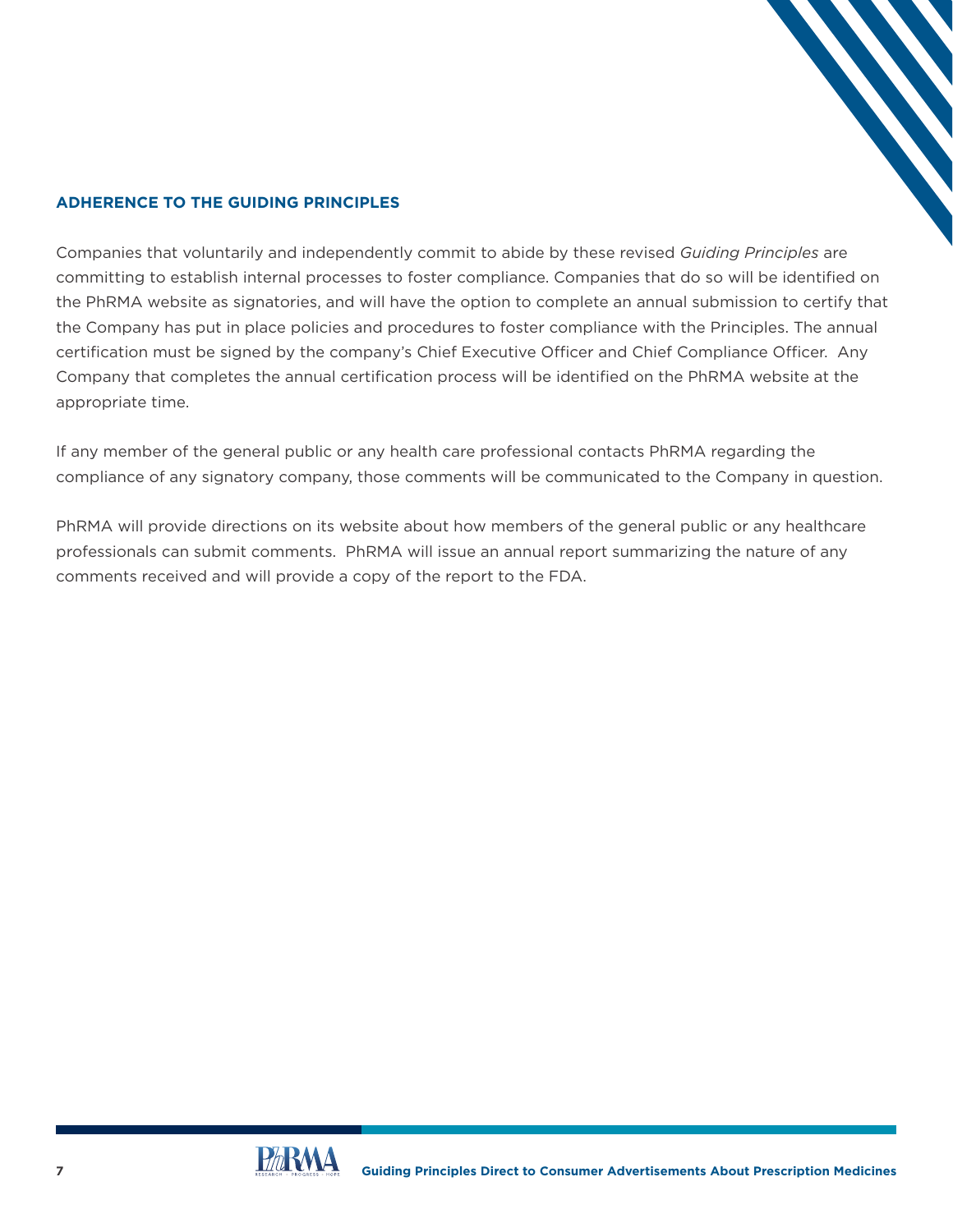# PhRMA Guiding Principles

Direct to Consumer Advertisements About Prescription Medicines

#### **QUESTIONS AND ANSWERS**

#### **Q1:** *What is meant by a "direct to consumer television advertisement" in the context of these Principles?*

**A1:** A direct to consumer television advertisement is a portion of television air time on broadcast or cable television that is bought by a company for the purpose of presenting information about one or more of the company's medicines. A DTC television advertisement does not include sponsorship of activities.

#### Q2: *What is meant by "direct to consumer print advertisement" in the context of these Principles?*

**A2:** A direct to consumer print advertisement is space that is bought by a company in newspaper or magazine publications targeted to patients or consumers, or a direct mail communication paid for and disseminated by a company to patients or consumers, for the purpose of presenting information about one or more of the company's medicines. A DTC print advertisement does not include sponsorship of activities.

# Q3: *How long must a company wait under Principle 6 before advertising a new medicine after the medicine is approved by FDA?*

**A3**: Principle 6 demonstrates the companies' commitment to devote sufficient resources and time to health care professional education before launching a direct to consumer advertising campaign. Principle 6 ensures that health care professionals will have a reasonable opportunity to learn about new medications before their patients ask questions about them so they will have accurate, up-to-date information to use in responding to patients' inquiries and guiding patients to the most appropriate treatment option. Establishing a single uniform waiting period for all companies and all medicines could have the unintended consequence of denying patients important information about new medicines, even after health care professionals have been well educated. In setting the appropriate periods of time, companies may consider adjusting the periods to take into account such factors as the level of health care professional awareness of the new medicine or indication.

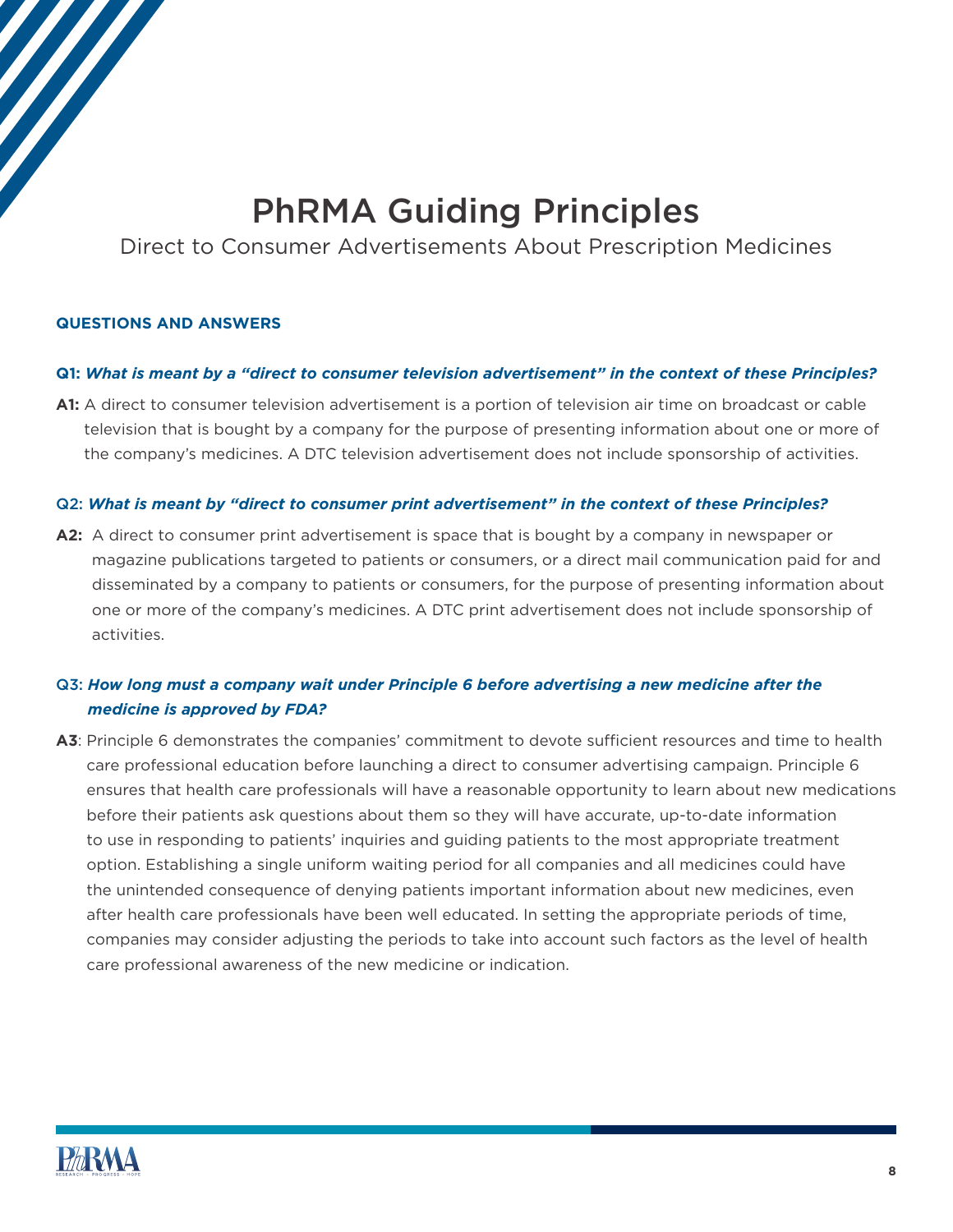### Q4: *What considerations should a company take into account in designing a program to educate health care professionals before commencing the first DTC advertising campaign?*

**A4:** Each company will decide for itself how best to implement an effective educational program, taking into account such factors as health care professionals' knowledge of the condition being treated, the severity and/or prevalence of the condition, the novelty of the new treatment, and the complexity of the medicine's risk-benefit profile and directions for use. Companies should make reasonable efforts to reach out to relevant health care professionals who would be interested in learning about the new medicine or indication.

### Q5: *Does Principle 8 require companies to do more than what is already required under current FDA regulations?*

**A5:** Yes. Current law provides that companies must submit their DTC television advertisements to FDA upon first use of the advertisement (among other requirements) for FDA's review at its discretion. In addition, FDA may require submission of certain television advertisements for a drug prior to use of the advertisement. For products approved via the accelerated approval pathway, submission of such advertisements to FDA prior to use of the advertisement is required. Under Principle 8, while not intending to place additional burdens on FDA, companies commit to submitting new DTC television advertisements to FDA within a reasonable time in advance of first use of the advertisement even if not legally required to give FDA the opportunity to comment, consistent with its priorities and resources. (See Q & A 8 for further information about advertisements that warrant submission). Companies also commit to inform FDA when they submit an advertisement of the earliest date the advertisement is scheduled to air.

### Q6: *Should companies notify FDA if they are specifically requesting feedback on a particular advertisement submitted under Principle 8?*

**A6:** In order to permit FDA to allocate its resources effectively, companies should notify FDA if they are specifically requesting feedback on a submitted DTC advertisement. Companies also should indicate whether the requested FDA review is time-sensitive to help FDA prioritize its review activities. As a general matter, we understand that FDA expects companies to submit the following information with the submitted DTC advertisement: (1) a statement indicating whether the company is submitting the advertisement for prior Agency review and feedback, or for the Agency's information; (2) if feedback is requested, a statement identifying whether the company is requesting FDA review on a priority basis; (3) a brief description of the reasons for any request for priority review (e.g., identifying the basis for the submission and the nature of any change the company deems significant); and (4) the earliest date

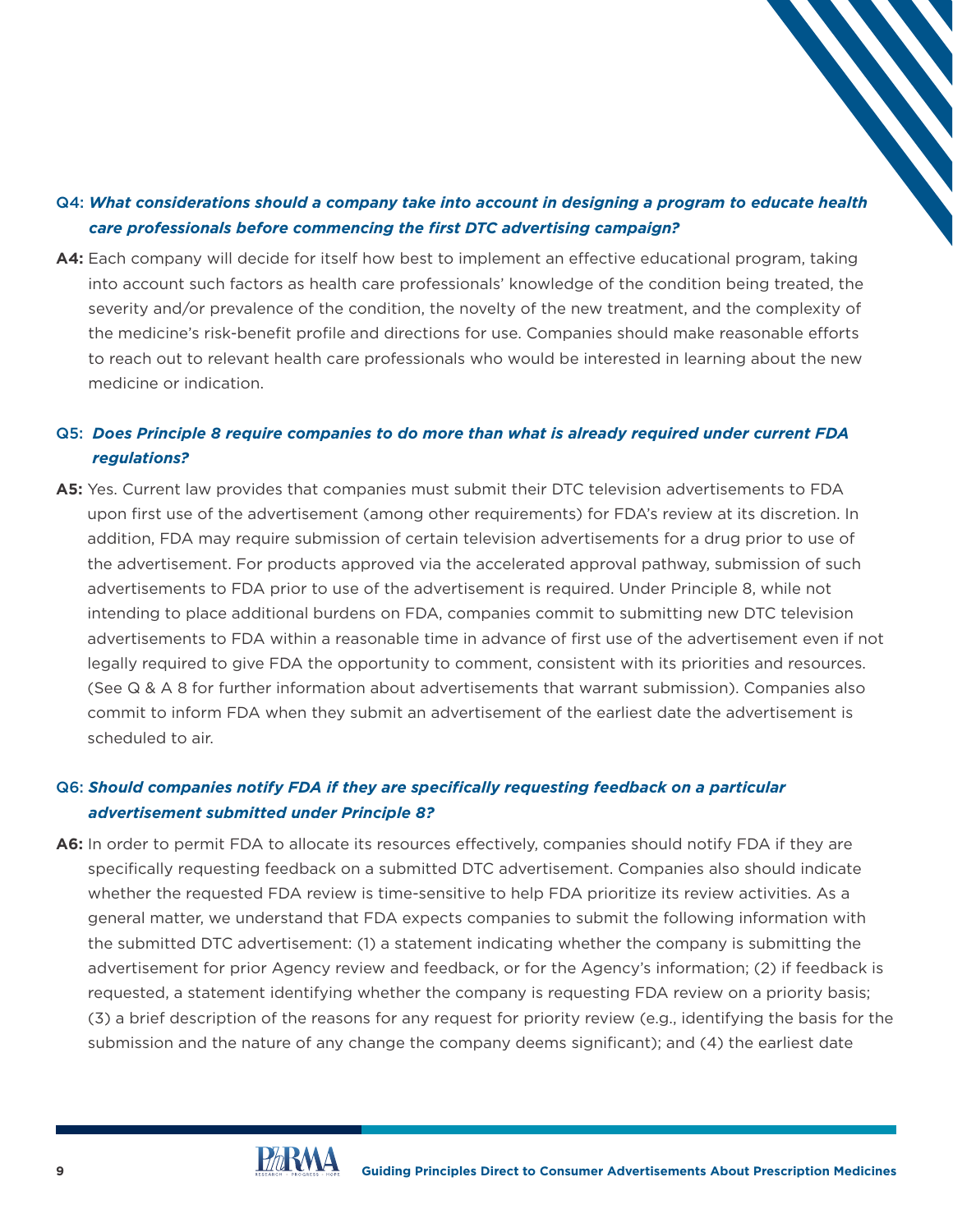the company plans to finalize the advertisement. Companies typically should reserve a priority review request for those submissions that are most time-sensitive, keeping in mind that FDA may choose to review only one iteration of a particular new DTC advertisement on a priority basis.

# Q7: *PhRMA states that, under Principle 8, companies should submit new DTC television advertisements to the FDA a reasonable time before releasing the advertisement for broadcast to give FDA the opportunity to comment, consistent with its priorities and resources. What constitutes "a reasonable time" in this context?*

**A7:** The precise time frame for submission of a particular DTC advertisement will vary depending on the advertisement in question and purpose of the submission. If a company is specifically requesting feedback from FDA, either by priority review or standard review, it should submit the DTC advertisement far enough in advance to permit the Agency to perform the requested review. Although the timing of FDA's review of DTC advertisements will be dictated by the Agency's priorities and resources, a company seeking priority review will maximize its opportunity to receive comments from the Agency if the company allows 30 calendar days for FDA review and comment. A company seeking non-priority review for a particular advertisement should try to allow more than 30 calendar days for FDA review, while less lead time could be appropriate if a company is submitting a particular advertisement for the Agency's information.

# Q8: *Does Principle 8 require companies to submit a revised DTC television advertisement to FDA in advance, even if the advertisement reflects only minor changes to a previously submitted advertisement?*

**A8:** No. Under Principle 8, companies should submit only new television advertisements or advertisements that have been changed in a way that the companies believe is significant. For instance, where a company changes an existing advertisement—possibly by changing a telephone number listed on the screen or by replacing an actor—to use for a different targeted audience, but does not substantially change the advertisement's script or theme, then the company is not required under Principle 8 to submit the changed advertisement to FDA. However, where a company changes an advertisement so that the benefit and/or risk information is presented in a different way, the company likely has made a significant change, and the advertisement should be submitted to FDA. Other circumstances that typically could trigger submission of DTC television advertisements under Principle 8 include: (1) introduction of a new or never-before-advertised product; (2) new indications for existing products; (3) significant new risk information; (4) new comparative claims or patient outcome claims; or (5) new patient populations.

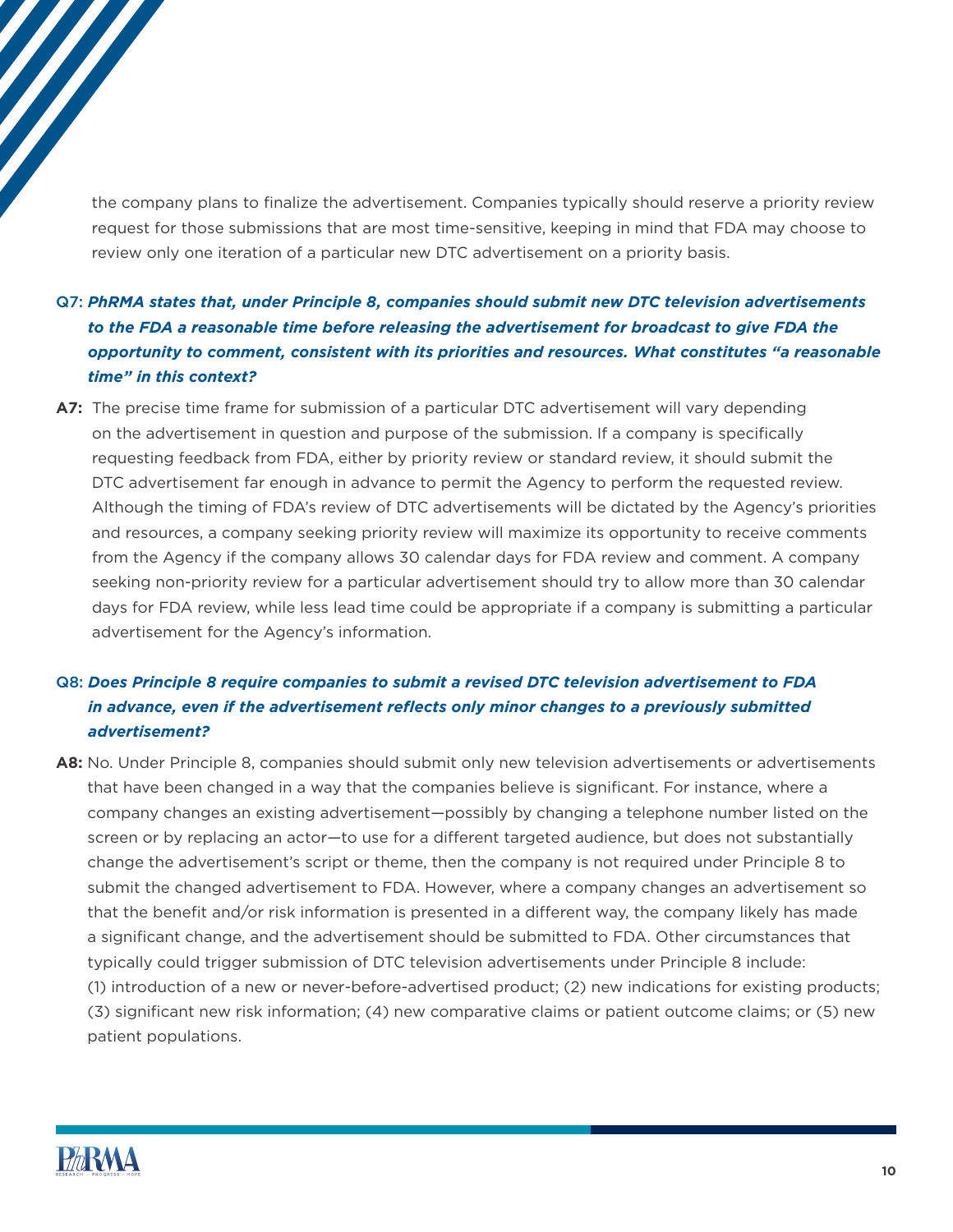### Q9: *Does Principle 8 necessarily require a company to submit the final version of a new DTC television advertisement to FDA prior to releasing the advertisement for broadcast?*

**A9:** No. The details of what will be submitted may be addressed in dialogue between companies and FDA.

### Q10: *Would additional dialogue between companies and the FDA be helpful as Principle 8 is implemented?*

**A10:** Yes. Additional dialogue should occur to maximize opportunities for FDA review of DTC television advertising prior to release, consistent with this principle and the Agency's priorities and resources.

#### Q11: *Does Principle 9 require companies to mention in DTC television advertisements that the FDA's MedWatch number can be found in print advertisements or web sites?*

**A11**: Principle 9 states that companies should direct viewers of DTC television advertisements to a print advertisement containing FDA's toll-free MedWatch telephone number and web site, and/or should provide the company's toll-free telephone number. Pursuant to statute, the FDA conducted a study to determine if inclusion of FDA's MedWatch information in DTC television advertisements would detract from the presentation of risk information. While the FDA found that placement, duration, and prominence of MedWatch information did not affect risk or benefit comprehension, the FDA has not otherwise required MedWatch information to be presented in DTC television advertisements. Companies abiding by PhRMA's *Guiding Principles* should follow any guidance from FDA on including such information when available.

#### Q12: *Under Principles 3 and 12, does a company have to mention another medication that may also be appropriate for treating the advertised condition?*

**A12:** No. These Principles are intended to encourage companies to include in their advertisements information about therapeutic options and appropriate steps patients could take (which may or may not include other medicines), in consultation with health care professionals, to treat their disease or condition. This is consistent with the pharmaceutical industry's goal of helping patients achieve better overall health.

### Q13: *Does Principle 10 require that all actors portraying health care professionals in DTC television and print advertisements need to be disclosed in the advertisements?*

**A13:** Actors who have a central role playing health care professionals in a DTC television or print advertising campaign should be identified in the advertisements as actors. Actors who are shown as health care professionals in the background in a DTC advertisement need not be disclosed.

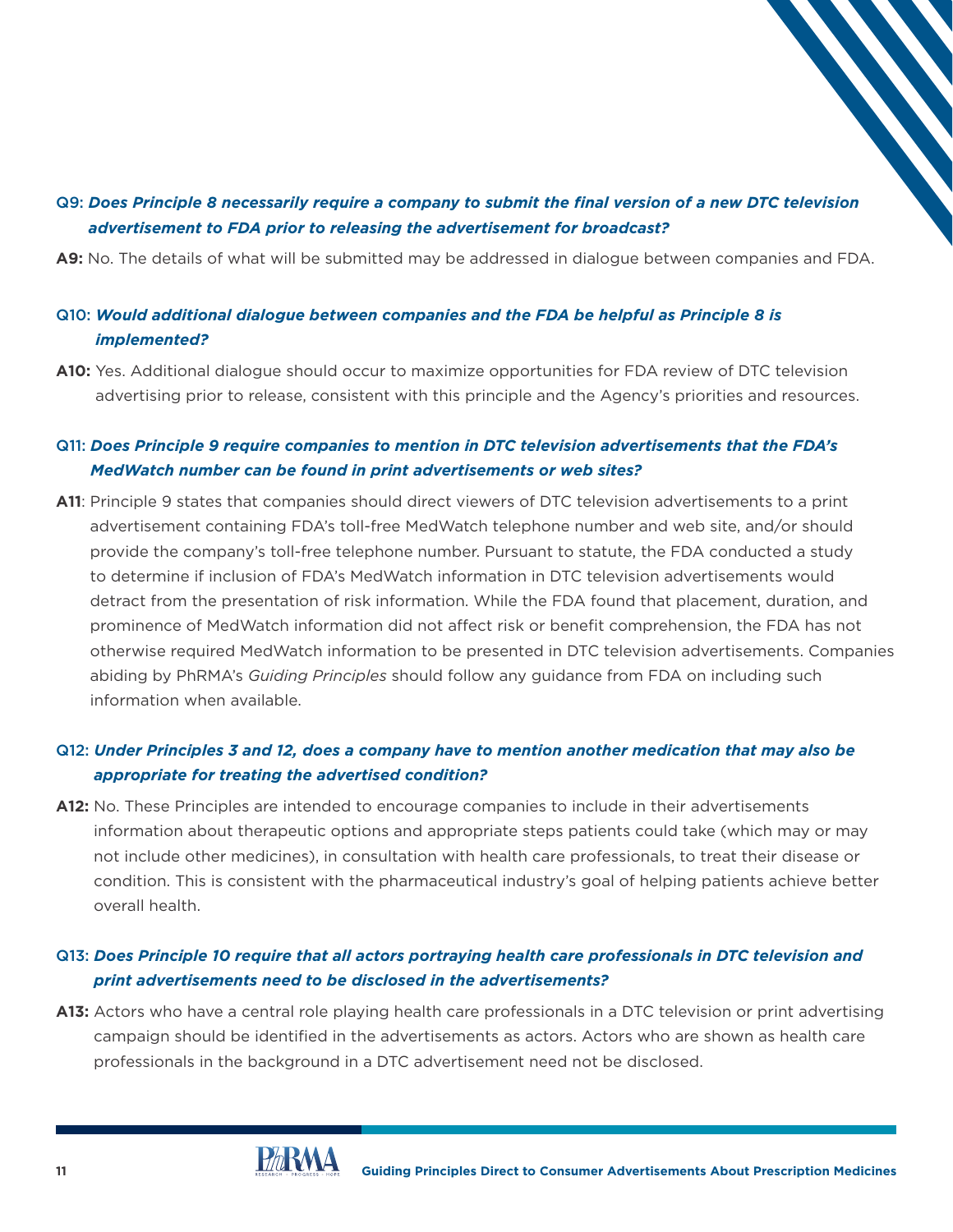#### Q14: *Is there only one right way to present risk information in advertisements?*

**A14:** No. An advertisement will comply with Principle 14 if it presents information about the medicine's risks in a way that patients are reasonably likely to take in and understand this information. For television advertisements, the visual and audio presentation of risk information should be similar in terms of prominence and clarity to the visual and audio presentation of other information about the medicine. Of course, even the most informative advertisements can't provide information on all possible risks that may relate to each individual patient. Therefore, the conversation between a patient and a health care professional is critical to the patient's understanding of whether a medicine is right for that individual patient. DTC advertisements should motivate patients to ask their health care professionals for more information about a medicine's risks and benefits. These objectives can be achieved in a variety of ways, and each company will exercise its judgment consistent with FDA requirements.

#### Q15: *Principle 14 refers to the inclusion of relevant boxed warnings in DTC television and print advertisements. Must DTC advertisements replicate boxed (or "black box") warnings in their entirety?*

**A15:** No. The FDA requires all DTC advertisements to present a brief summary relating to side effects, contraindications, and effectiveness, which would be expected to include the substance of relevant boxed warnings. However, the language in these warnings is often complex and technical, as they typically are geared toward health care professionals. In order to ensure important risk information is communicated in a manner that is readily understood, boxed warnings may be translated into language more appropriate to consumers. Companies should work with the FDA in developing such consumer appropriate translation of relevant boxed warnings.

### Q16: *Who will define how risk information can be presented with reasonably comparable prominence to benefit information and "in a clear, conspicuous and neutral manner," as stated in Principle 14?*

**A16:** As this language is based on current laws and regulations enforced by the FDA, it is ultimately up to the FDA to provide guidance on these standards. Companies should follow FDA's guidance and should work with the FDA to implement these standards appropriately.

#### Q17: *What happens if a comment from the public about a company's DTC advertisement conflicts with recommendations or comments the company has received from FDA regarding the advertisement?*

**A17:** The FDA has the authority to determine whether a particular advertisement is consistent with FDA regulations. If FDA chooses to give recommendations or comments on a particular DTC advertisement and the company follows those recommendations or comments, the company will be able to respond to any complaint regarding that aspect of the DTC advertisement that it complies with the PhRMA Principles by virtue of the fact that it followed FDA's recommendations.

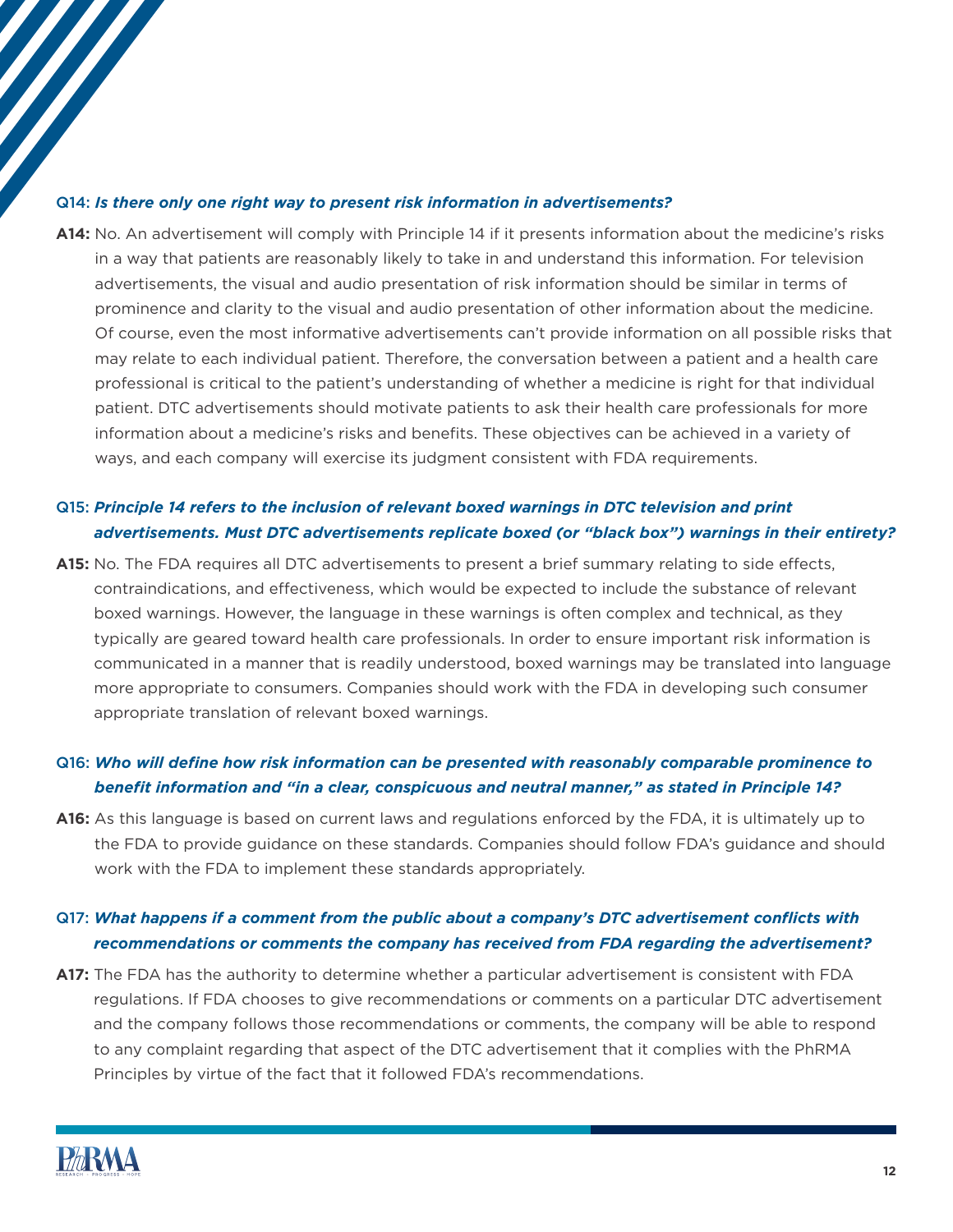### Q18: *Does Principle 15 suggest that all advertisements should be somber in tone and should not employ lightness, humor or entertainment?*

**A18:** No. Principle 15 recognizes that health conditions and medical treatments are serious issues for patients. While humor or entertainment may not be appropriate in conveying all messages, they may be effective tools for attracting public attention to a particular disease or treatment, reducing any stigma associated with the condition, communicating educational messages about health conditions, and motivating patients to discuss those conditions openly with their health care providers.

# Q19: *What criteria should be applied to determine whether a company has complied with Principle 16 and targeted its advertising to avoid audiences that are not age appropriate for the messages in the advertisements?*

**A19:** Advertisements containing content that may be inappropriate for children should be targeted to programs or publications that are reasonably expected to draw an audience of approximately 90 percent adults (18 years or older). In determining where to place their advertisements, companies may also consider whether the medicine being advertised addresses a public health concern. Companies will be individually responsible for examining reliable, up-to-date audience composition data, to the extent that information is available, to determine whether a particular program or publication is reasonably likely to attract an audience that is age appropriate for a particular advertisement. In addition, a medicine's lack of a pediatric indication does not mean that the content of an advertisement for that medicine is inappropriate for children.

# Q20: *How should companies evaluate whether particular advertisements have "content that may be inappropriate for children" under Principle 16?*

**A20:** In making this evaluation, companies should focus on whether the content— including text (visual or audio), images and themes—in the advertisement, taken as a whole, is sexually explicit in nature such that it is not suitable for children.

### Q21: *How should companies communicate in their DTC television advertisements where patients and consumers can go to find the cost information referenced in Principle 19?*

**A21:** Companies should provide clear instructions in their DTC television advertisements directing a patient to where cost information can be obtained, as referenced in Principle 19. For example, if the Company is providing information on a company-developed website, the Company could choose within its television advertisements to provide a textual link or URL to the web page where such information is available and clearly identify that cost information can be obtained at that web page. As another example, a company could choose to include a voiceover mentioning a website and clearly identifying that cost information can be obtained there.

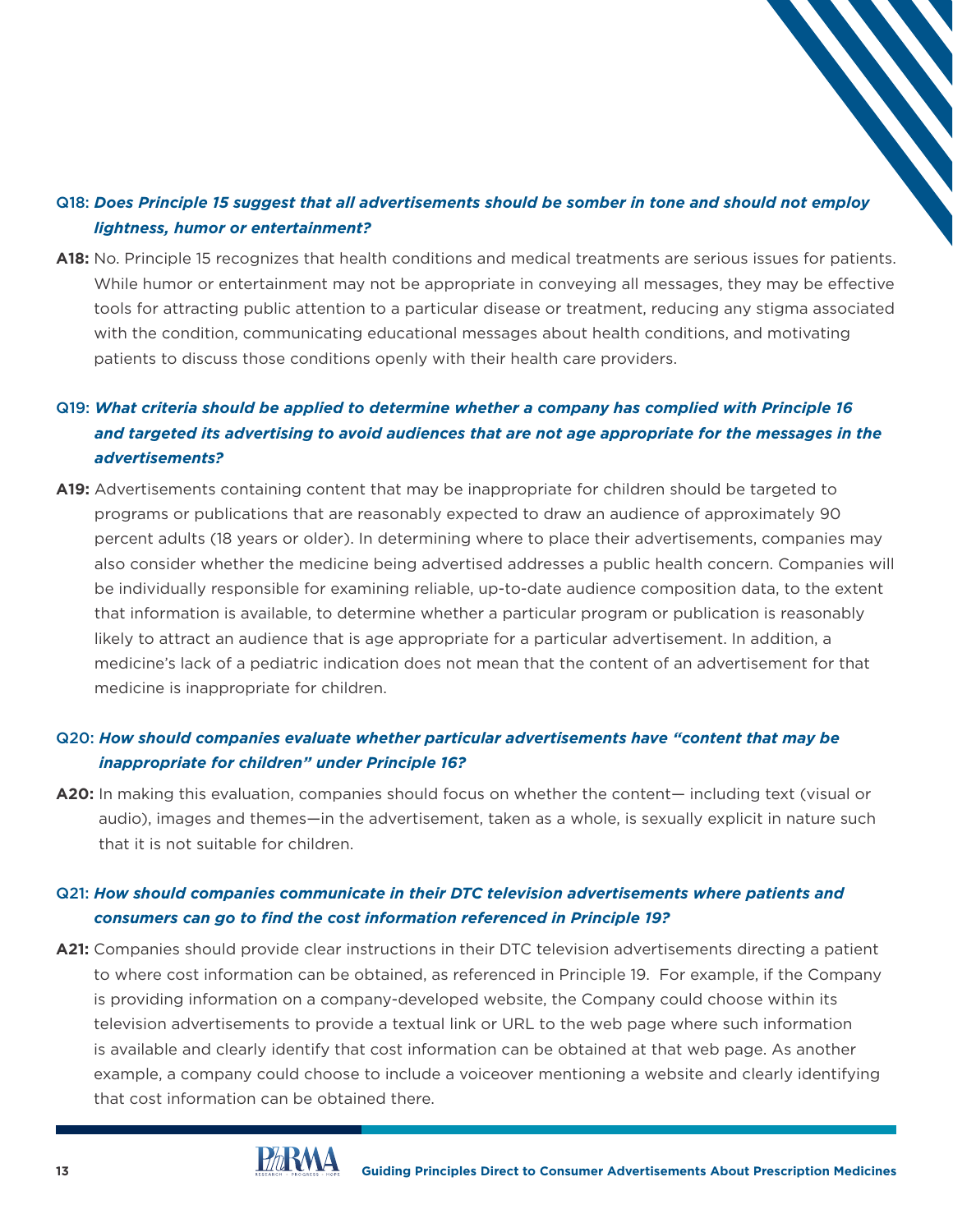#### **Q22:** *Where should companies make the information referenced in Principle 19 available?*

**A22:** Each company should decide for itself the most effective way to communicate the information referenced in Principle 19 to patients. For example, if a company uses a website to fulfill Principle 19, such website may be the same website, including a separate tab or page on the website, to which the Company refers patients for additional risk and benefit information about the product as per Principle 14. Additionally, such website could include a subpage or link to a separate website to provide information regarding company resources that may help patients with the cost of their medicine per Principle 18.

#### **Q23:** *How should companies determine the specific details to be provided to patients under Principle 19?*

**A23:** Each company should determine on an individual basis what is necessary to provide patients with useful information about that company's products under Principle 19.